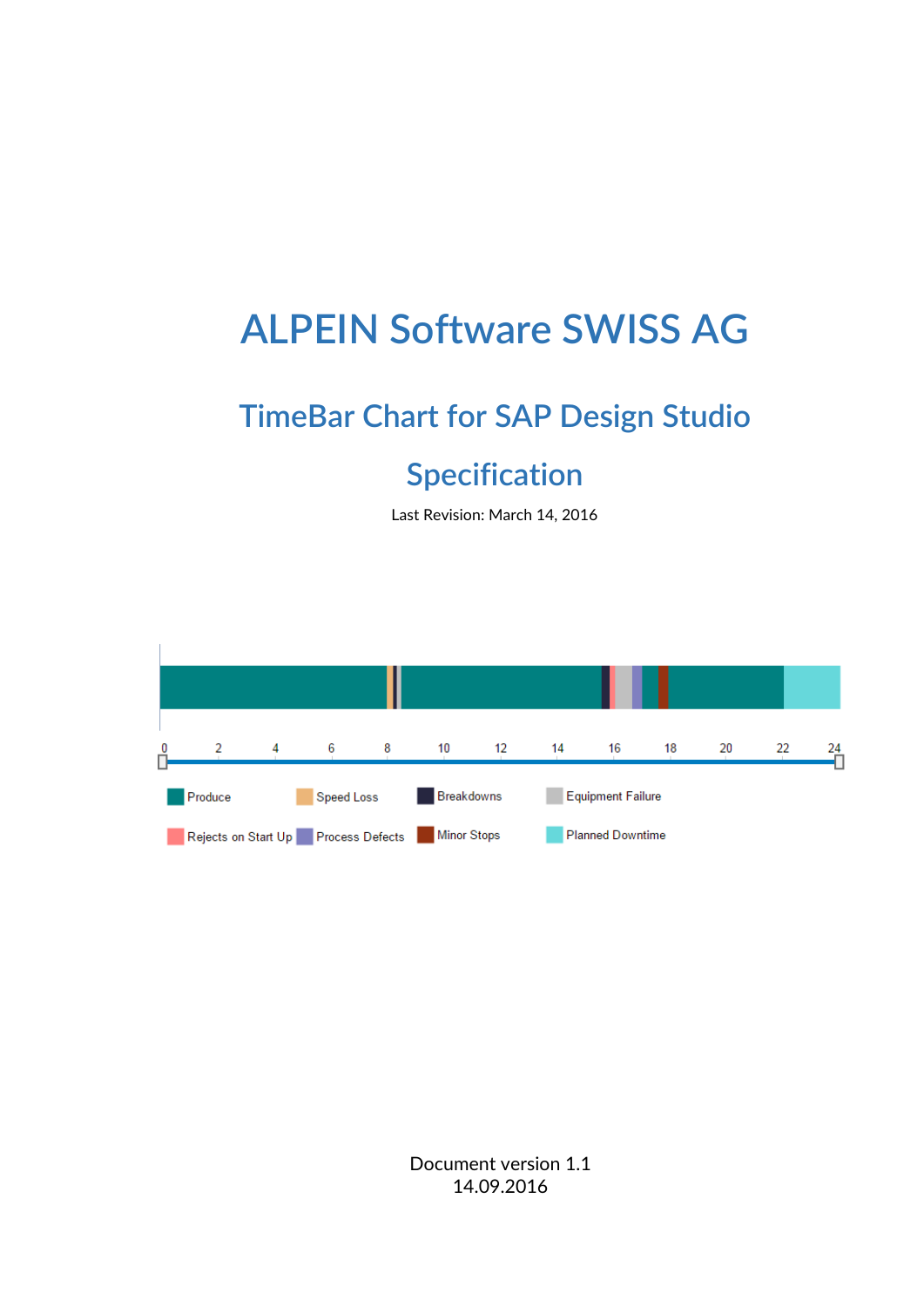#### **Overview**

TimeBar Chart consists of three components:

- Stacked bar chart
- Custom legend
- Range slider

#### **Compatibility**

- SAP Design Studio 1.5+
- Browsers Chrome, IE, Opera, Mozilla

#### **Stacked bar chart**

TimeBar chart consists of Design Studio chart component with type Stacked Bar. Status painting is available with conditional formatting option in properties tab. Conditional formatting sets rules for finding all occurrences of status field in chart and paints them with specified color.

| $\mathbf{x}$<br>$\Box$<br>Conditional Formatting<br>$\sim$<br>Delete Rule<br>New Rule<br>Edit Rule<br>$\Delta$<br>$\overline{\phantom{a}}$ |                    |  |              |  |  |  |  |
|--------------------------------------------------------------------------------------------------------------------------------------------|--------------------|--|--------------|--|--|--|--|
|                                                                                                                                            |                    |  |              |  |  |  |  |
|                                                                                                                                            | CHART <sub>1</sub> |  |              |  |  |  |  |
|                                                                                                                                            | CHART <sub>1</sub> |  |              |  |  |  |  |
|                                                                                                                                            |                    |  |              |  |  |  |  |
|                                                                                                                                            |                    |  |              |  |  |  |  |
|                                                                                                                                            |                    |  |              |  |  |  |  |
|                                                                                                                                            |                    |  |              |  |  |  |  |
| ႗                                                                                                                                          |                    |  | Cancel<br>OK |  |  |  |  |

Conditional Formatting screen for stacked bar chart

| <b>New Rule</b>          |               |                                          |  |  |  |
|--------------------------|---------------|------------------------------------------|--|--|--|
| status_stop<br>Name:     |               |                                          |  |  |  |
| <b>Rule Description</b>  |               |                                          |  |  |  |
| Dimension Member $\star$ | <b>Status</b> | Stop<br>$\overline{\phantom{a}}$         |  |  |  |
| Preview                  |               |                                          |  |  |  |
|                          |               | ,,,,,,,,,,,,,,,,,,,,,,,,,,<br>Format<br> |  |  |  |
|                          |               |                                          |  |  |  |
|                          |               | Cancel<br>OK                             |  |  |  |
|                          |               |                                          |  |  |  |

New Rule creation for stacked bar chart

All standard properties of Bar Stacked chart work with Time Bar Chart application except for legend property.